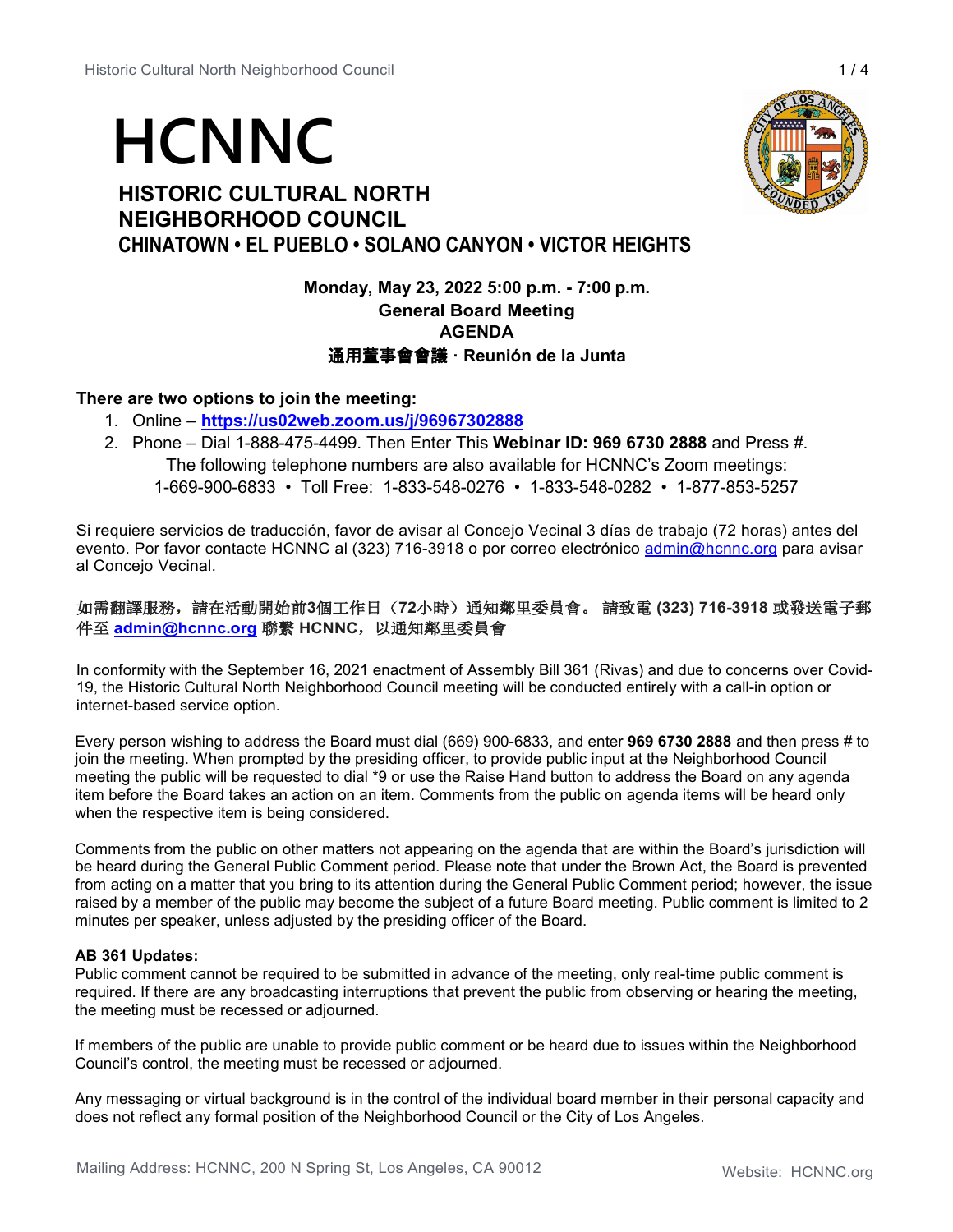Historic Cultural North Neighborhood Council 2 / 4

Notice to Paid Representatives - If you are compensated to monitor, attend, or speak at this meeting, City law may require you to register as a lobbyist and report your activity. See Los Angeles Municipal Code §§ 48.01 et seq. More information is available at ethics.lacity.org/lobbying. For assistance, please contact the Ethics Commission at {213) 978-1960 or [ethics.commission@lacity.org](mailto:ethics.commission@lacity.org)

# 1. **CALL TO ORDER & ROLL CALL**

2. **General Public Comment on Non-Agenda Items** (Up to two minutes max per speaker)

# 3. **GOVERNMENT REPORTS**

- **a.** Public Safety
- b. City Council Representative
- c. Government Departments/Agencies, including Department of Neighborhood **Empowerment**
- 4. Presentation by Arminé Sargsyan from California Department of Insurance regarding the California Low-Cost Auto Insurance Program (CLCA).
- 5. Presentation by LA River State Park Partners to present their bicycle commuting project.
- 6. **Consent Calendar** (Note: A consent calendar is a board meeting practice that groups routine business into one agenda item. The consent calendar can be approved in one action, rather than filing motions on each item separately. A consent calendar moves routine items along quickly so that the board has time for discussing more important issues. If a member disagrees with the consent calendar item or wants to move it to the regular agenda, the member would request that the item be pulled from the consent calendar. The chair would ask if the members are in favor of approving the consent calendar minus the pulled item.)
	- a. Discussion and possible action to approve the Draft Meeting Minutes of the Historic Cultural North NC General Board Meeting of January 24, 2022.
	- b. Discussion and possible action to the Draft Meeting Minutes Historic Cultural North NC Special Board Meeting of February 7, 2022.
	- c. Discussion and possible action to the Draft Meeting Minutes Historic Cultural North NC Special Board Meeting of February 28, 2022.
	- d. Discussion and possible action to the Draft Meeting Minutes Historic Cultural North NC Special Board Meeting of March 21, 2022.
	- e. Discussion and possible action to approve the Draft Meeting Minutes Historic Cultural North NC Special Board Meeting of April 25, 2022.
	- f. Discussion and possible action to approve the Fiscal Year 2021-2022 Admin Budget Packet.
- 7. Discussion and possible action to appoint HCNNC's representative to the Los Angeles Neighborhood Council Coalition (LANCC). The representative serves for 1 year.

# 8. **COMMITTEE APPOINTMENTS**

- a. Discussion and possible motion to appoint a Board Member of the HCNNC as the chairperson of the Budget and Finance Committee. Appointment ends with the certification of the Neighborhood Council 2023 Election Cycle for the HCNNC.
- b. Discussion and possible motion to appoint up to three (3) Board Members and any stakeholder of the HCNNC as members of the Budget and Finance Committee. Appointment ends with the certification of the 2023 Neighborhood Council Election Cycle for the HCNNC.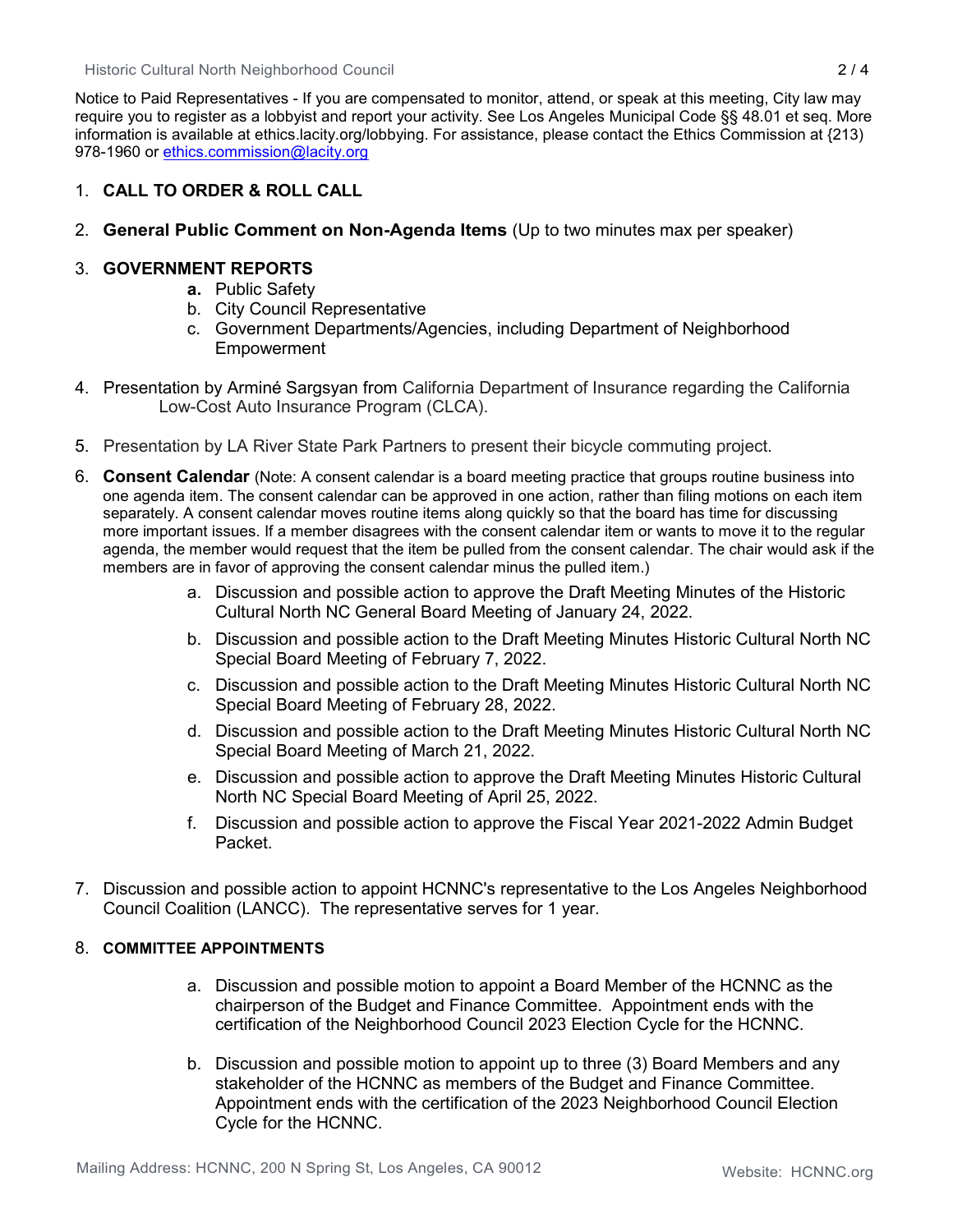- c. Discussion and possible motion to appoint a Board Member of the HCNNC as the chairperson of the Outreach and Communications Committee. Appointment ends with the certification of the Neighborhood Council 2023 Election Cycle for the HCNNC.
- d. Discussion and possible motion to appoint up to three (3) Board Members and any stakeholder of the HCNNC as members of the Outreach and Communications Committee. Appointment ends with the certification of the 2023 Neighborhood Council Election Cycle for the HCNNC.
- e. Discussion and possible motion to appoint a Board Member of the HCNNC as the chairperson of the Planning and Land Use Committee. Appointment ends with the certification of the Neighborhood Council 2023 Election Cycle for the HCNNC.
- f. Discussion and possible motion to appoint up to three (3) Board Members and any stakeholder of the HCNNC as members of the Planning and Land Use Committee. Appointment ends with the certification of the 2023 Neighborhood Council Election Cycle for the HCNNC.
- g. Discussion and possible motion to appoint a Board Member of the HCNNC as the chairperson of the Schools and Libraries Committee. Appointment ends with the certification of the Neighborhood Council 2023 Election Cycle for the HCNNC.
- h. Discussion and possible motion to appoint up to three (3) Board Members and any stakeholder of the HCNNC as members of the Schools and Libraries Committee. Appointment ends with the certification of the 2023 Neighborhood Council Election Cycle for the HCNNC.
- i. Discussion and possible motion to appoint a Board Member of the HCNNC as the chairperson of the Arts, Parks, Recreation, and Culture Committee. Appointment ends with the certification of the Neighborhood Council 2023 Election Cycle for the HCNNC.
- j. Discussion and possible motion to appoint up to three (3) Board Members and any stakeholder of the HCNNC as members of the Arts, Parks, Recreation, and Culture Committee. Appointment ends with the certification of the 2023 Neighborhood Council Election Cycle for the HCNNC.
- k. Discussion and possible motion to create a Standing Rules Ad Hoc Committee and appoint up to four (4) Board Members. The Standing Rules Ad Hoc Committee will provide recommendations to the Board. Time limit for this Ad Hoc is 60 Days, and once standing rules is approved, the Ad Hoc is dissolved.
- l. Discussion and Possible motion to create the Elections Ad Hoc Committee, and appoint up to four (4) Board Members. The Neighborhood Council is schedule to have an election in 2023 and the Ad Hoc Committee will work with Outreach and work to have a successful election.

# 9. Outreach Expenditures

a. Discussion and possible action to approve general information flyers for monthly meetings and a tri-fold brochure for HCNNC.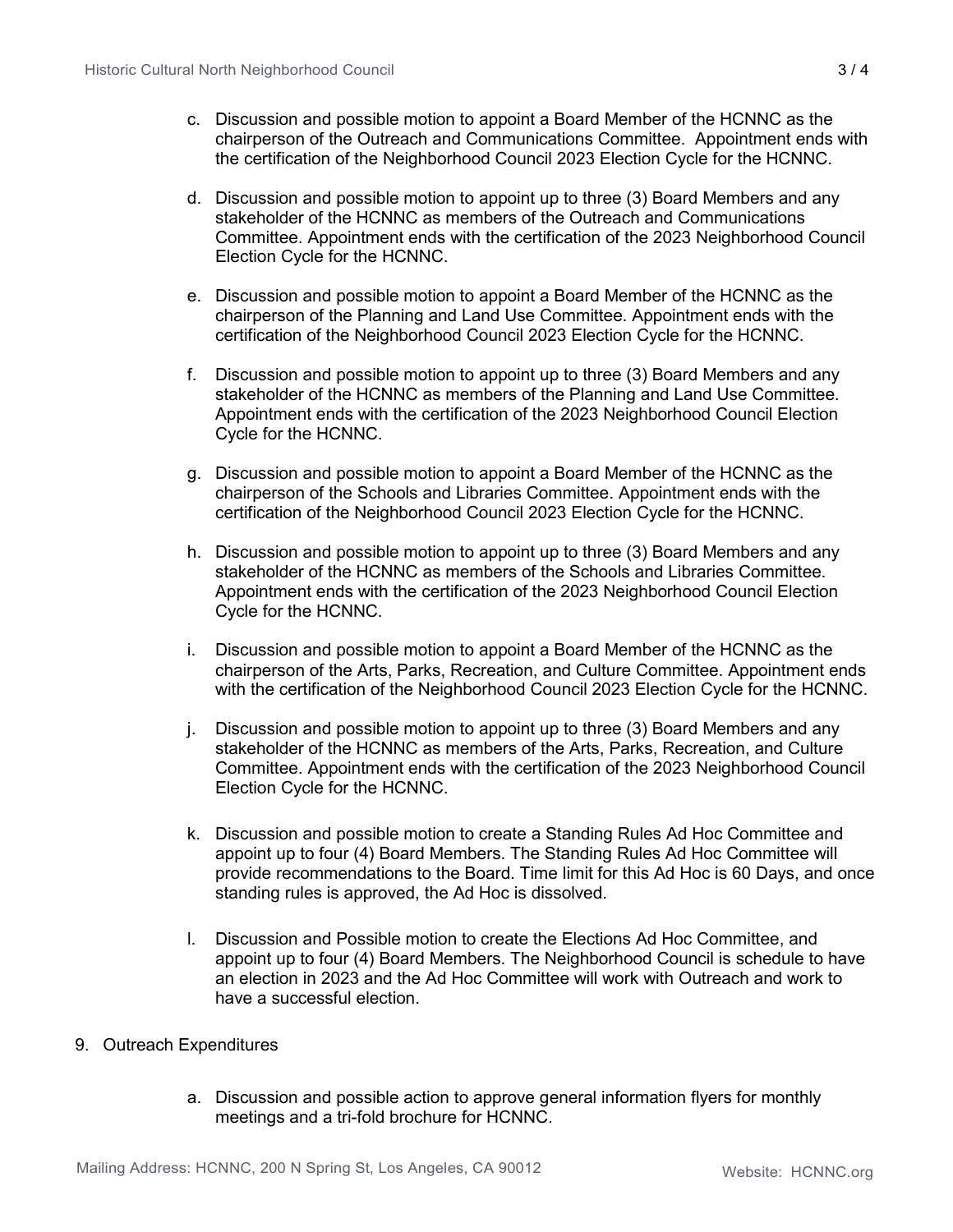- b. Discussion and possible action to approve expenditure for outreach materials of up to \$2000 to ER copies to print HCNNC flyers and brochures.
- c. Discussion and possible action to approve expenditure for outreach supplies of up to \$500 to UltraPress to produce/purchase 20 t-shirts with HCNNC logo for board members to wear at outreach events.
- d. Discussion and possible action to approve expenditure for outreach supplies and promotional materials of up to \$2000 to StickerLA. Supplies are an event tent custom canopy and two banners. Promotional materials are stickers with HCNNC branding/logo.
- e. Discussion and possible action to approve expenditure for outreach promotional items of up to \$5000 to DTLA Print to purchase HCNNC branded tote bags.
- f. Discussion and possible action to approve expenditure for outreach promotional items of up to \$6000 to Garuda Promo to purchase HCNNC branded magnets, pads of paper, and pens.
- 10. Office Equipment/Operational Expenditures
	- a. Discussion and possible action to approve expenditure for office equipment of up to \$13,100 from Amazon. The office equipment to purchase is Short Throw Projector Optoma GT1080HDR, Portable Projector Screen, 25ft and 10ft HDMI cables, surge protectors, extension cord, 17 Tablets w/ Cellular - Samsung Galaxy S6, 17 Tablet keyboard cases, 17 Headset jack USB C adapters, 17 Headphones for tablets, Cellular Internet Hotspot (device only), unlocked Laptop, Rolling Travel Tote, 2 folding tables, and 6 chairs.
	- b. Discussion and possible action to approve expenditure for office equipment of up to \$400 from Verizon for two Beoplay A1 bluetooth speakers with microphones for meetings.
- 11. Discussion and possible action to approve payment of up to \$200 per month to rent a storage unit at StorQuest Self-Storage (1000 N Main St, Los Angeles, CA 90012) for the storage of neighborhood council equipment and supplies.
- 12. Discussion and possible action to authorize up to 3 board members to access the storage unit.
- 13. Discussion and possible action to contribute up to \$20,000 to the NC Congress.
- 14. Announcements

# **Adjournment**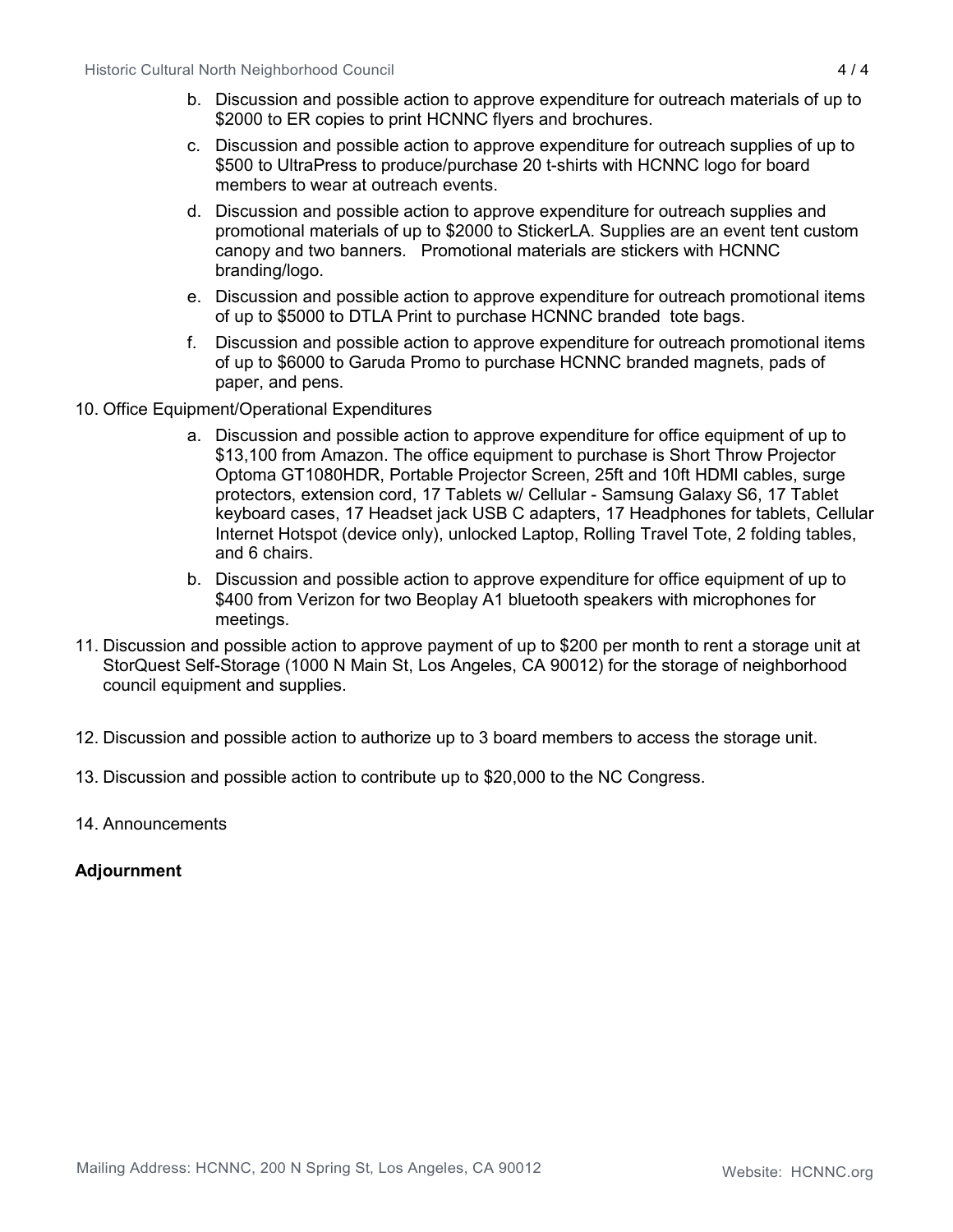### **Officers**

| <b>Wilson Gee</b><br>Chair                                                                                                    | <b>Tony Quon</b><br>1st Vice-Chair                                                                                   | Ne Hung Hom<br>2nd Vice-Chair                                   | <b>Esther Woojan</b><br>Secretary                                    | <b>Valerie Hanley</b><br>Treasurer                                 |  |  |  |
|-------------------------------------------------------------------------------------------------------------------------------|----------------------------------------------------------------------------------------------------------------------|-----------------------------------------------------------------|----------------------------------------------------------------------|--------------------------------------------------------------------|--|--|--|
| <b>Neighborhood Representatives</b>                                                                                           |                                                                                                                      |                                                                 |                                                                      |                                                                    |  |  |  |
| <b>Xiao Ping Liang</b><br>Chinatown At-Large Business<br>Owner/ Employee/ Non-Profit/<br><b>Property Owner Representative</b> | Mei Wah Lau<br>Chinatown Business Owner/<br><b>Employee Representative</b>                                           | Wai So Yuan<br>Chinatown Non-Profit<br>Representative           | <b>Tuong Hoang</b><br><b>Chinatown Residential</b><br>Representative | Ne Hung Hom<br>Chinatown Residential<br>Representative             |  |  |  |
| <b>Paul Hanley</b><br>El Pueblo At-Large Business<br>Owner/ Employee/ Non-Profit/<br><b>Property Owner Representative</b>     | Norma Garcia<br>El Pueblo Business Owner/<br><b>Employee Representative</b>                                          | <b>Valerie Hanley</b><br>El Pueblo Non-Profit<br>Representative | <b>Huiling Cai</b><br>Solano Canyon Residential<br>Representative    | <b>Phyllis Ling</b><br>Solano Canyon Residential<br>Representative |  |  |  |
| <b>Wilson Gee</b><br>Solano Canyon Business<br>Owner/ Employee/ Non-Profit/<br><b>Property Owner Representative</b>           | <b>Steve Rice</b><br>Victor Height Business Owner/<br>Employee/ Non-Profit/ Property-<br><b>Owner Representative</b> | Don Toy<br>Victor Heights Residential<br>Representative         | <b>Esther Woojan</b><br>Victor Heights Residential<br>Representative | <b>Bryce Louie</b><br>At-Large Youth<br>Representative             |  |  |  |
| Miho Murai<br>At-Large Representative                                                                                         | <b>Tony Quon</b><br>At-Large Representative                                                                          |                                                                 |                                                                      |                                                                    |  |  |  |

## **Public Input at Neighborhood Council Meetings**

The public is requested dial \*9, when prompted by the presiding officer, to address the Board on any agenda item before the Board takes an action on an item. Comments from the public on agenda items will be heard only when the respective item is being considered. Comments from the public on other matters not appearing on the agenda that are within the Board's jurisdiction will be heard during the General Public Comment period. Please note that under the Brown Act, the Board is prevented from acting on a matter that you bring to its attention during the General Public Comment period; however, the issue raised by a member of the public may become the subject of a future Board meeting. Public comment is limited to 2 minutes per speaker, unless adjusted by the presiding officer of the Board.

### **Public Posting of Agendas**

Neighborhood Council agendas are posted for public review as follows:

- Solano Avenue Elementary School, 615 Solano Avenue, Los Angeles, CA 90012
- Public Notice Board, Plaza el Pueblo de Los Angeles (in front of 555 N Main St, Los Angeles, CA 90012)
- [www.hcnnc.org](http://www.hcnnc.org/)
- You can also receive our agendas via email by subscribing to L.A. City's Early Notification System at https:/[/www.lacity.org/subscriptions](http://www.lacity.org/subscriptions)

### **The Americans With Disabilities Act**

As a covered entity under Title II of the Americans with Disabilities Act, the City of Los Angeles does not discriminate on the basis of disability and, upon request, will provide reasonable accommodation to ensure equal access to its programs, services and activities. Sign language interpreters, assistive listening devices and other auxiliary aids and/or services, may be provided upon request. To ensure availability of services, please make your request at least 3 business days (72 hours) prior to the meeting you wish to attend by contacting the Department of Neighborhood Empowerment by email: [NCSupport@lacity.org](mailto:NCSupport@lacity.org) or phone: (213) 978-1551.

#### **Public Access of Records**

In compliance with Government Code Section 54957.5, non-exempt writings that are distributed to a majority or all of the Board in advance of their meetings, may be viewed 200 N Spring St, Los Angeles, California 90012, or at our website: [www.hcnnc.org](http://www.hcnnc.org/) or at the scheduled meeting. In addition, if you would like a copy of any record related to an item on the agenda, please contact HCNNC at (323) 716-3918 or emai[l hcnnc.board@gmail.com.](mailto:hcnnc.board@gmail.com)

### **Servicios De Traducción**

Si requiere servicios de traducción, favor de notificar a la oficina 3 días de trabajo (72 horas) antes del evento. si necesita asistencia con esta notificación, por favor llame al (323) 716- 3918

翻译服务 如果您需要翻译服务,请在活动开始前 3 个工作 (72 小时)通知办公室。 如果您在此通知中需要帮助,请致 电(323) 716-3918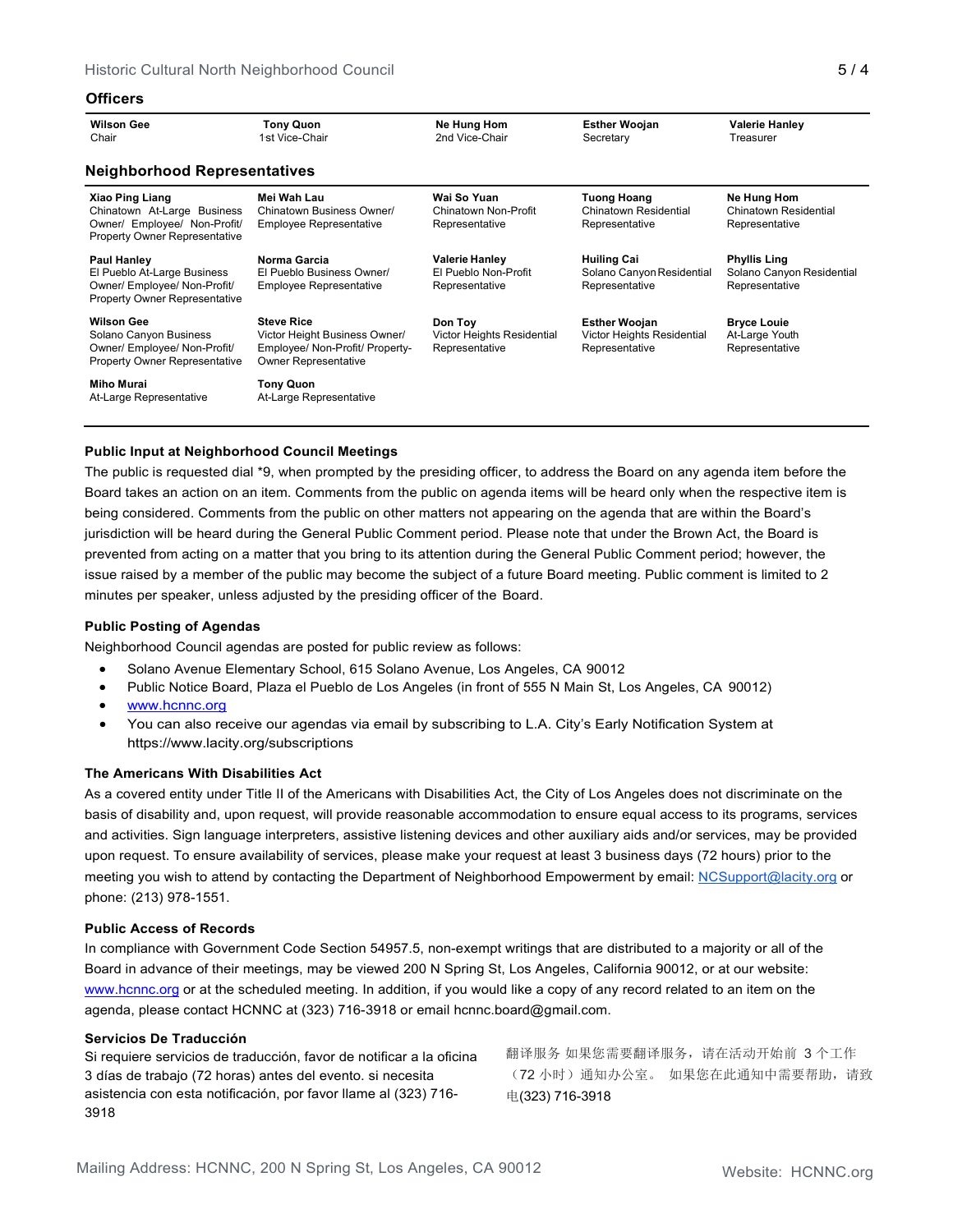# **HCNNC**

# 歷史文化北鄰里委員會

**CHINATOWN • EL PUEBLO • SOLANO CANYON • VICTOR HEIGHTS**

**2022**年**5**月**23**日,星期一,晚上 **5**點 **- 7**點

# 例行董事會會議

# 會議議程

通用董事會會議 **· Reunión de la Junta**

# 有兩種方式來參加會議:

- 1. 線上 **<https://us02web.zoom.us/j/96967302888>**
- 2. 電話 撥打 1-888-475-4499,然後輸入**Webinar ID(**線上會議**ID): 969 6730 2888**,再按#。

也可以撥打以下電話參加HCNNC的Zoom會議:

1-669-900-6833 • Toll Free: 1-833-548-0276 • 1-833-548-0282 • 1-877-853-5257

Si requiereservicios de traducción, favor de avisar al ConcejoVecinal 3 días de trabajo (72 horas) antes delevento. Por favor contacte HCNNC al (323) 716-3918 o porcorreoelectrónic[oadmin@hcnnc.org](mailto:admin@hcnnc.org) para avisar al ConcejoVecinal.

# 如需翻譯服務,請在活動開始前**3**個工作日(**72**小時)通知鄰里委員會。請致電 **(323) 716-3918** 或發送電子郵 件至**[admin@hcnnc.org](mailto:admin@hcnnc.org)**聯繫**HCNNC**,以通知鄰里委員會

為遵守2021年9月16日通過的加州議會361法案(Rivas), 也因為Covid-19新冠肺炎的關係,歷史文化北鄰里 委員會的會議將會全面以打電話或網絡的方式舉行。

每位需要在會議中發言的人需要撥打(669) 900-6833,然後輸入969 6730 2888,再按#以此來加入會議。在 主持人的指示下,當公眾想要在鄰里委員會會議中發表意見時可以按\*9鍵或使用"舉手"功能,叫到名字後就 可以針對會議議程中的事項發表意見,然後董事會再採取行動。只有在審議相關事項時才會聽取公眾對該事 項的評論。

在董事會管轄內的其他非會議議程公眾評論將會在"總公眾評論"時間段聽取。請注意,因為《布朗法案》,在 "總公眾評論"時間公眾發表的意見,董事會無法立即採取任何行動,但是該意見可以作為將來董事會會議中的 討論事項。每位發言人有2分鐘的評論時間,除非董事會主持人做出其他調整。

## **AB 361**號法案更新:

不能要求公眾在會議前提交公眾評論,只可以實時的發表公眾評論。如果有任何的廣播原因導致公眾無法觀 看或聽到會議,那麼必須暫停或終止會議。

如果是因為鄰里委員會的問題而造成公眾無法聽到或表達公眾評論,那麼必須暫停或終止會議。

董事會成員的視頻背景影像或信息都由他們個人所控,並不代表鄰里委員會或洛杉磯市的任何立場。

致收費代表通知 - 如果你是在有收取酬勞的情況下來監督或出席此次會議,或者在會議中發言,本市法律可能要求你 作為遊說者進行註冊,並報告你的活動。參考《洛杉矶市政法规》第48.01條等。欲知更多信息,請搜尋網站 ethics.lacity.org/lobbying。 如有需要幫助,請聯繫道德準則委員會,致電(213)978-1960或發郵件到 [ethics.commission@lacity.org](mailto:ethics.commission@lacity.org)。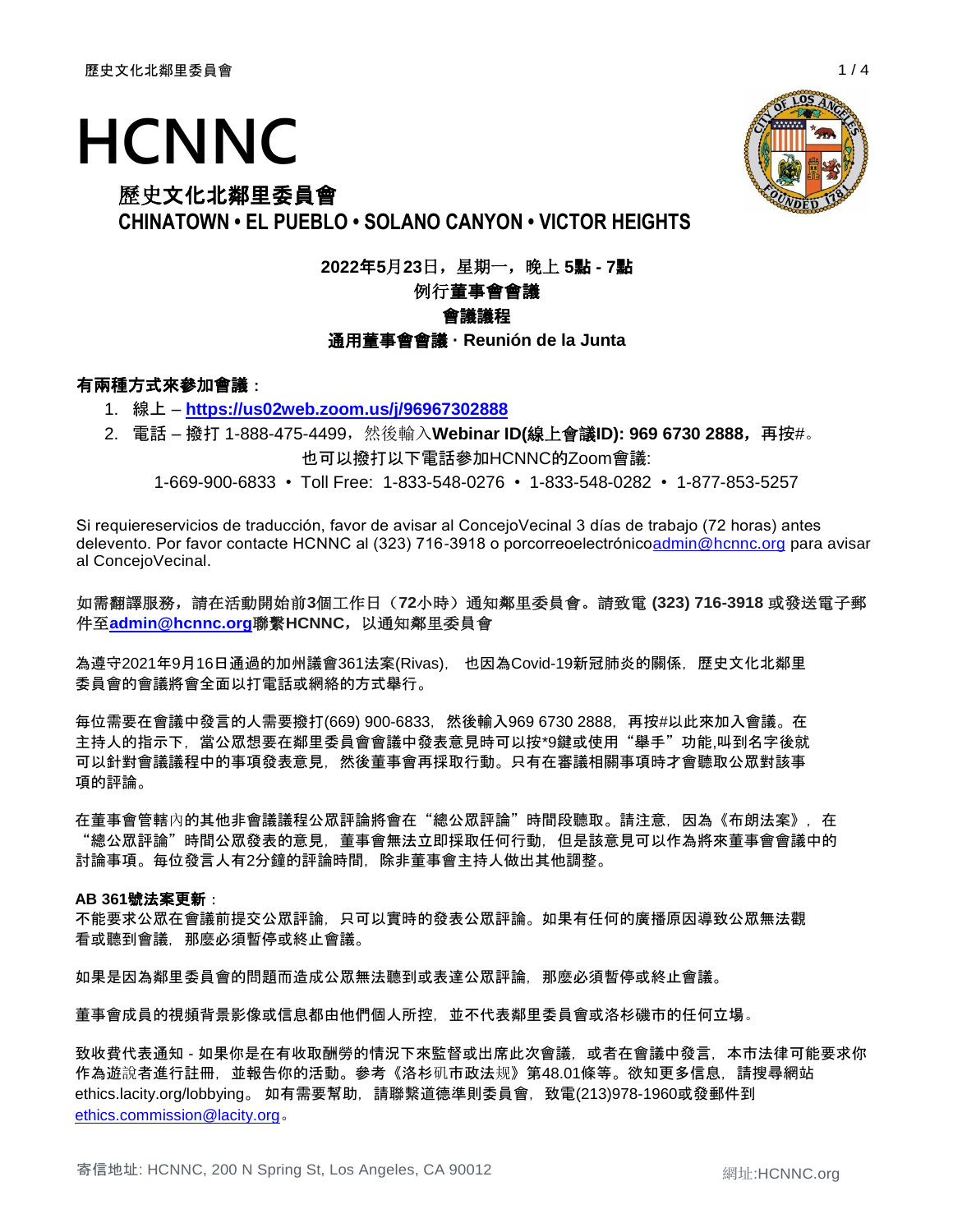## 1. 開始會議和董事會點名

# 2. 公眾評論非會議議程事項**(**每位演講人最多兩分鐘**)**

## 3. 政府報告

- **a.** 公共安全
- b. 市議會代表
- c. 政府部門或機構,包括鄰里賦權部門
- 4. 由加州保險部門的ArminéSargsyan介紹關於加州低成本汽車保險計劃(CLCA)
- 5. 由LA River State Park Partners(洛杉磯河立公園合作夥伴)介绍他們的自行車社區項目
- 6. 批准日程(註: 批准日程是董事會的一種操作,把日程事物組合成一個議程項目。批准日程可以只需採取一次行動 並獲得批准,而無需就每個項目分別提交動議。批准日程將日程事物快速推進,這樣董事會就有時間討論更重要 的問題。如果某一成員不同意批准日程上的項目或希望將其移至常規議程,該成員需要求將該項目從批准日程中 移除。主席則會詢問成員們是否讚成批准已移除項目後剩餘的批准日程。)
	- a. 討論並有可能採取行動批准2022年1月24日的歷史文化北鄰里委員會NC例行董事會的會 議記錄初稿。
	- b. 討論並有可能採取行動批准2022年2月7日的歷史文化北鄰里委員會NC特別董事會的會 議記錄初稿。
	- c. 討論並有可能採取行動批准2022年2月28日的歷史文化北鄰里委員會NC特別董事會的會 議記錄初稿。
	- d. 討論並有可能採取行動批准2022年3月21日的歷史文化北鄰里委員會NC特別董事會的會 議記錄初稿。
	- e. 討論並有可能採取行動批准2022年4月25日舉行的北歷史文化NC特別董事會會議記錄初 稿
	- f. 討論並有可能採取行動批准2021-2022財政年度行政預算文件
- 7. 討論並有可能採取行動委任HCNNC中的代表加入洛杉磯鄰里委員會聯盟。代表服務為期1年

## 8. 委員會任命

- a. 討論並有可能採取行動委任一名HCNNC的董事會成員擔任預算和財務委員會的主席。任命直到 HCNNC2023年選舉週期的鄰里委員會認證後結束。
- b. 討論並有可能採取行動委任最多三名HCNNC的董事會成員或任何權益人擔任預算和財務委員會 的主席。任命直到HCNNC2023年選舉週期的鄰里委員會認證後結束。
- c. 討論並有可能採取行動委任一名HCNNC的董事會成員擔任宣傳和交流委員會的主席。任命直到 HCNNC2023年選舉週期的鄰里委員會認證後結束。
- d. 討論並有可能採取行動委任最多三名HCNNC的董事會成員或任何權益人擔任宣傳和交流委員會 的主席。任命直到HCNNC2023年選舉週期的鄰里委員會認證後結束。
- e. 討論並有可能採取行動委任一名HCNNC的董事會成員擔任規劃和土地使用委員會的主席。任命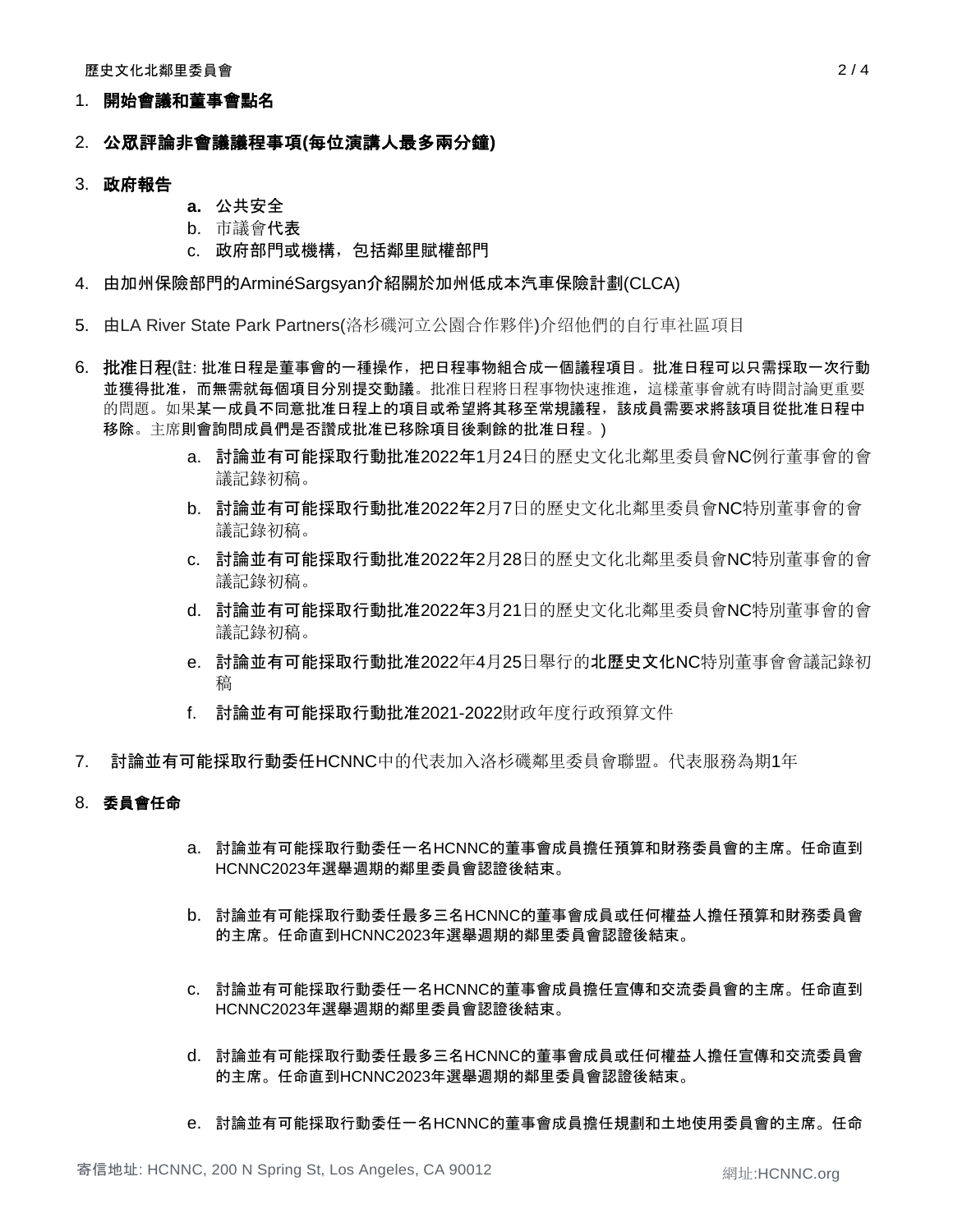直到HCNNC2023年選舉週期的鄰里委員會認證後結束。

- f. 討論並有可能採取行動委任最多三名HCNNC的董事會成員或任何權益人擔任規劃和土地使用委 員會的主席。任命直到HCNNC2023年選舉週期的鄰里委員會認證後結束。
- g. 討論並有可能採取行動委任一名HCNNC的董事會成員擔任學校和圖書館委員會的主席。任命直 到HCNNC2023年選舉週期的鄰里委員會認證後結束。
- h. 討論並有可能採取行動委任最多三名HCNNC的董事會成員或任何權益人擔任學校和圖書館委 員會的主席。任命直到HCNNC2023年選舉週期的鄰里委員會認證後結束。
- i. 討論並有可能採取行動委任一名HCNNC的董事會成員擔任藝術,公園,娛樂和文化委員會的主 席。任命直到HCNNC2023年選舉週期的鄰里委員會認證後結束。
- j. 討論並有可能採取行動委任最多三名HCNNC的董事會成員或任何權益人擔任藝術,公園,娛樂 和文化委員會的主席。任命直到HCNNC2023年選舉週期的鄰里委員會認證後結束。
- k. 討論並有可能採取行動建立規章管理特別委員會,並委任最多使命董事會成員。規章管 理特別委員會將會給董事會提供建議。規章管理特別委員會的時限是60天,規章管理得 到批准後,特別委員會就解散。
- l. 討論並有可能提出動議建立大選特别委員會,委任最多四(4)名董事會成員。鄰里委員會 計劃在2023年舉行大選,特別委員會將和宣傳部一起合作,努力舉行成功的大選
- 9. 討論並有可能批准2021-2022財政年的行政預算文件。
- 10. 宣传开支
- a. 討論並有可能採取行動批准每月會議的信息宣傳單和HCNNC的三折小冊子。
- b. 討論並有可能採取行動批准高達\$2000的宣傳材料開支給ER copies, 用作打印HCNNC 的宣傳單和小冊子。
- c. 討論並有可能採取行動批准高達\$500的宣傳材料開支給UltraPress,製作20件印有 HCNNC標徽的體恤衫,讓董事會成員們穿著去參加宣傳活動。
- d. 討論並有可能採取行動批准高達\$2000的宣傳用品和材料開支給StickerLA。宣传用品是 一个定制的活动帐篷以及两个横幅。材料是印有HCNNC 徽章或标致的贴纸。
- e. 討論並有可能採取行動批准高達\$5000的宣傳用品開支給DTLA Print,用来购买印有 HCNNC徽章的手提袋。
- f. 討論並有可能採取行動批准高達\$5000的宣傳用品開支給Garuda Promo,用来购买印有 HCNNC徽章的磁铁,便签本和笔。
- 11. 办公设备或运营支出
	- a. 討論並有可能批准高達\$13,100的開支從Amazon上購買辦公設備。辦公設備是要購 買 Short Throw Projector Optoma GT1080HDR(放映機),Portable Projector Screen(便攜式投影儀屏幕), 25英呎和10英呎的HDMI多媒體電纜, 電湧保護器, 延長 線, 17帶電話的平板電腦 - 三星Galaxy S6, 17平板電腦鍵盤保護套, 17耳機插孔USB C適配器,17平板電腦的耳機,移動互聯網熱點(僅限設備),已解鎖的筆記本電腦,帶輪 旅行手提袋,2台折疊桌子和6把椅子
	- b. Discussion and possible action to approve expenditure for office equipment of up to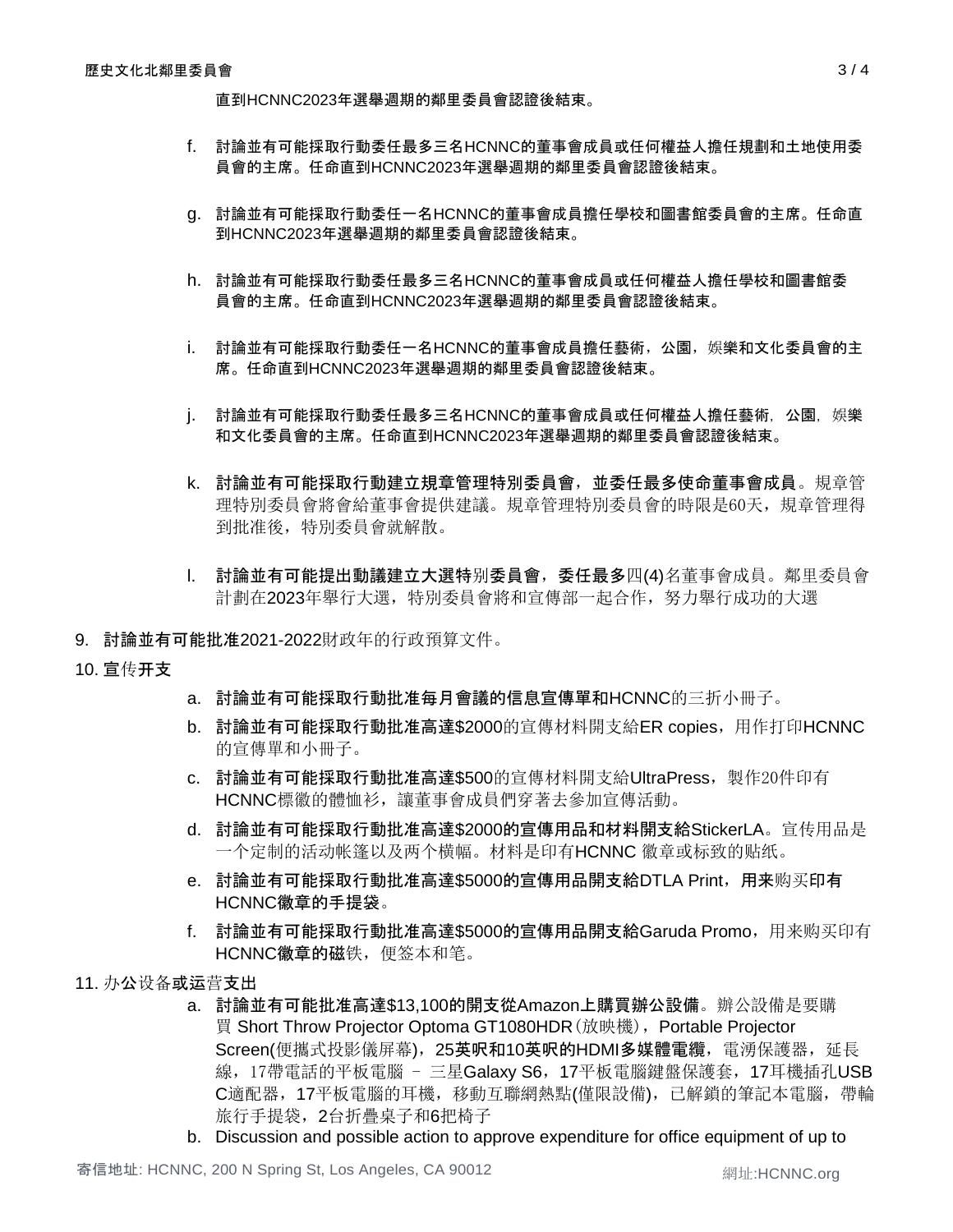from Verizon for two Beoplay A1 bluetooth speakers with microphones for meetings.討 論並有可能採取行動批准高達\$400的開支從Verizon購買辦公設備,為會議購買兩台 Beoplay A1帶麥克風的藍牙音響

12. 討論并有可能採取行動批准支付每月最多\$200的租金租下位於1000 N Main St, Los Angeles, CA 90012 的StorQuest Self-Storage中储藏室,用來存放鄰里委員會設備和用品。

13. 討論并有可能採取行動授權最多3名董事會可以進入儲藏室。

14. 討論并有可能採取行動向NC大會捐款\$20,000

15. 公告

# 休會